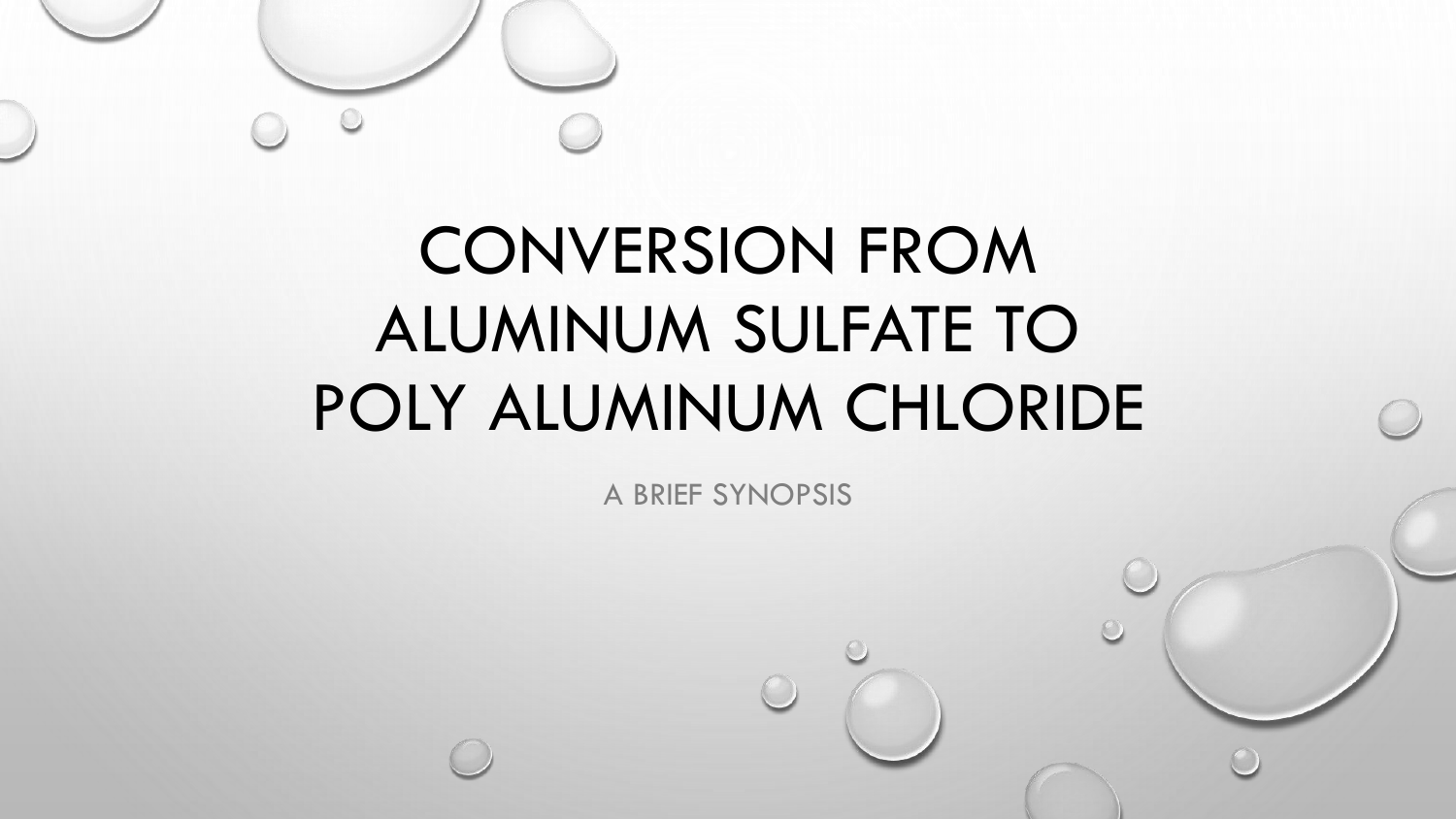### ALUMINUM SULFATE (ALUM)

- ALUM HAS BEEN USED SINCE THE PLANT WAS FIRST PUT IN SERVICE IN 1928
- IT HAS BEEN USED FOR DIFFERENT PURPOSES FOR HUNDREDS IF NOT THOUSANDS OF **YEARS**
- VERY COMMON IN WATER AND WASTEWATER TREATMENT PLANTS AS A COAGULANT
- IT BRINGS CHARGED PARTICLES IN THE WATER TOGETHER TO MORE EASILY SETTLE OUT OF **SOLUTION**

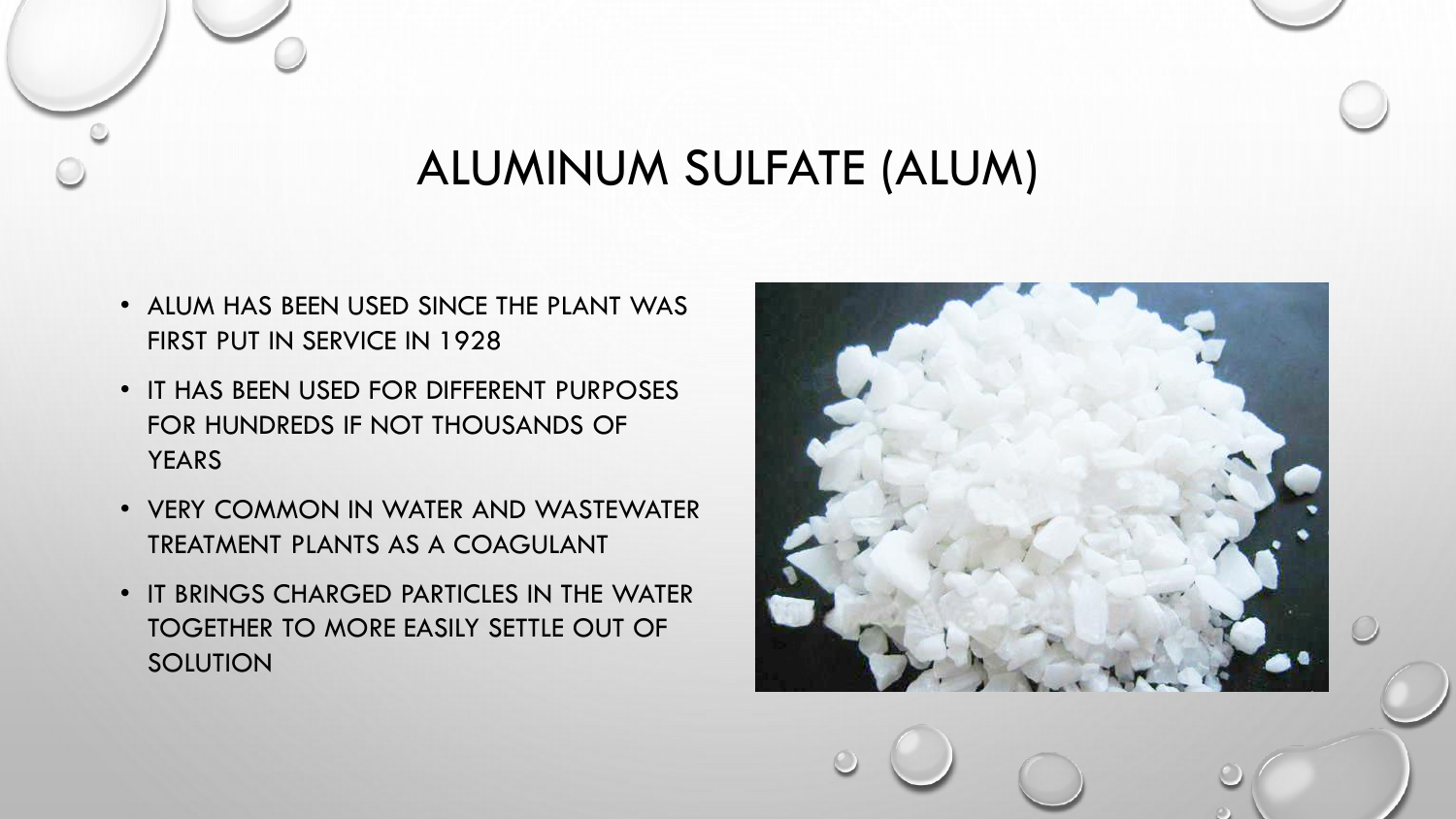### ALUMINUM SULFATE (ALUM)

#### **ADVANTAGES**

- RELATIVELY CHEAP AND BIDDING IS **COMPETITIVE**
- OPERATORS ARE FAMILIAR WITH IT

### **DISADVANTAGES**

- INEFFICIENT IN COLDER WATER
- REQUIRES NARROW PH RANGE TO WORK **EFFECTIVELY**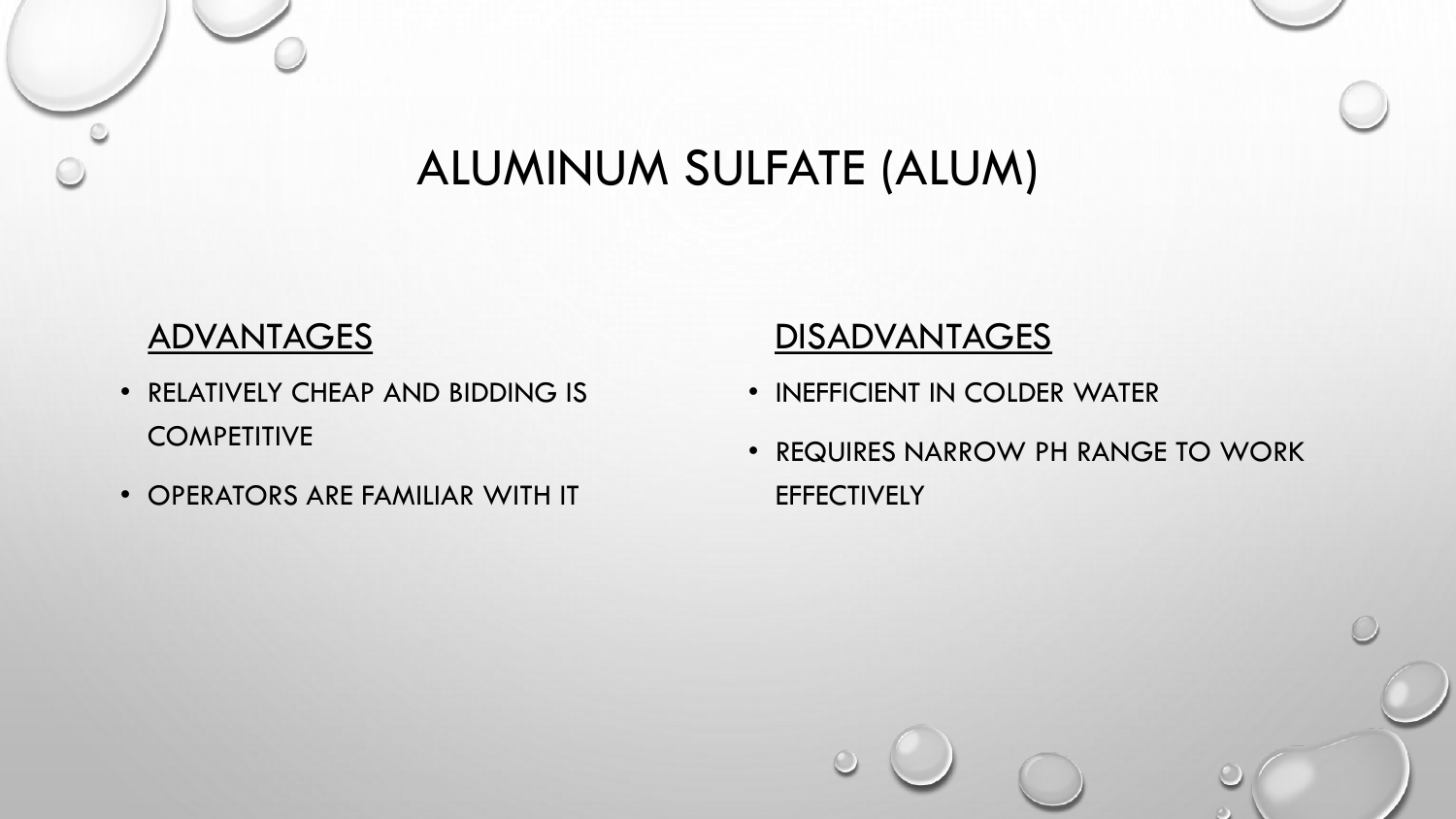## POLYALUMINUM CHLORIDE (PACL)

- RELATIVELY NEW, HAVING BEEN USED SINCE THE 1970'S
- HAS BECOME MORE COMMON FOR USE IN WATER AND WASTEWATER TREATMENT PLANTS
- USED AS A COAGULANT/FLOCCULANT THE SAME WAY ALUM IS USED
- THERE ARE MANY DIFFERENT TYPES OF PACL DEPENDING ON WATER CHARACTERISTICS

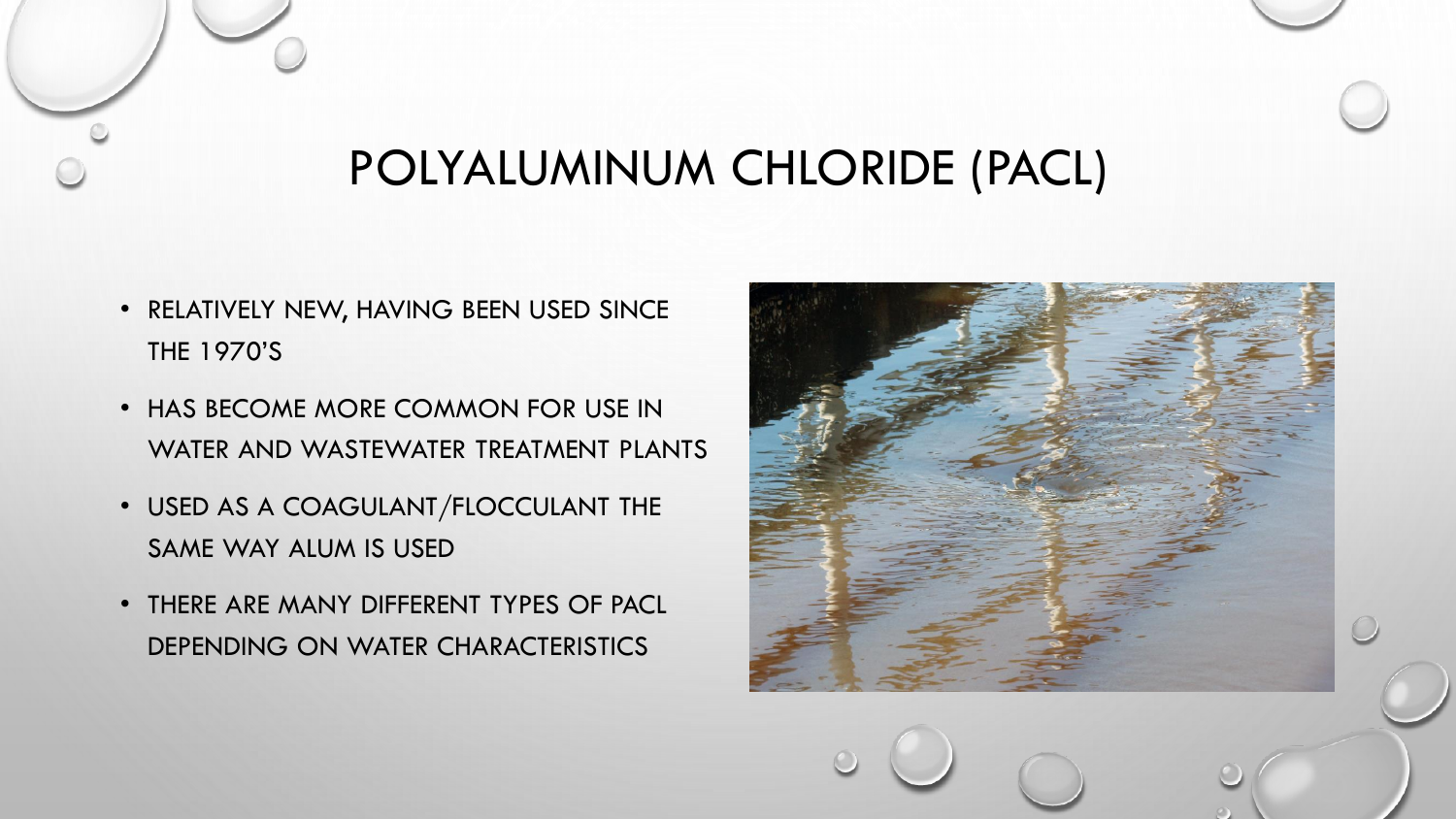## POLYALUMINUM CHLORIDE (PACL)

#### **ADVANTAGES**

- USE LESS VOLUME OF CHEMICAL
- LESS DEPENDENT ON SOURCE WATER PH
- WORKS EFFICIENTLY IN COLDER WATER
- REACTS WITH WATER QUICKLY
- MARKET IS BECOMING MUCH MORE **COMPETITIVE**

### **DISADVANTAGES**

- USUALLY MORE EXPENSIVE PER VOLUME
- REQUIRES LOWER PH THAN OUR SOURCE **WATER**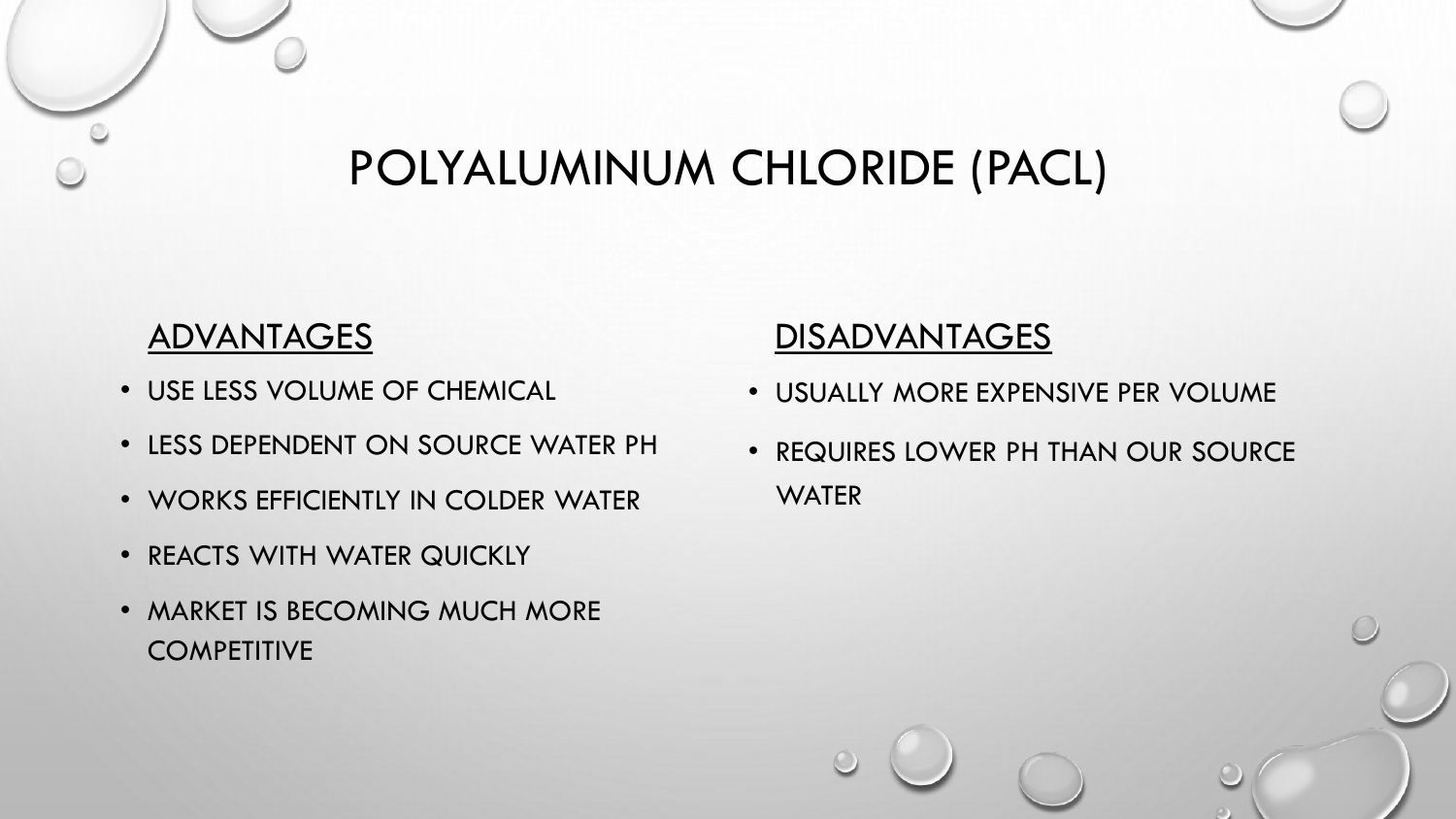## OUR COAGULANT STUDY

### OVER A YEAR OF JAR TESTING (MAY 2015-MAY 2016

- TRIED MULTIPLE TYPES OF POLYALUMINUM CHLORIDES, SOME WITH POLYMER ADDED
- VARIOUS RAW WATER CONDITIONS AND SOURCE WATER BLENDS
- DETERMINE WHICH PACL SETTLES OUT THE BEST/FASTEST
- FOUND TWO PACL TYPES THAT HAD THE BEST SETTLING/ORGANIC REMOVAL

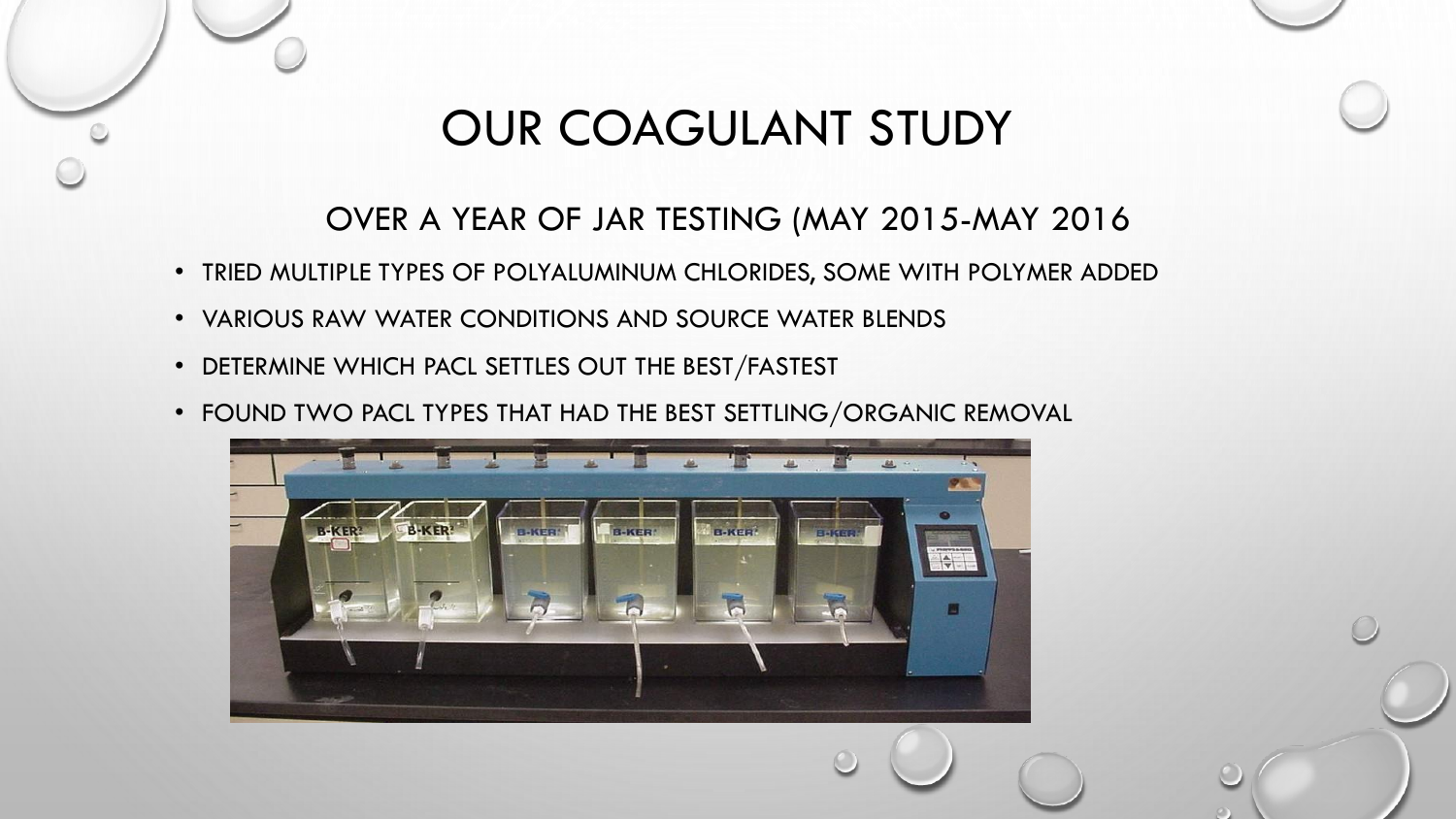### TRIAL RUN WITH DF-801

- MANUFACTURED BY USALCO WHICH IS OUR CURRENT SUPPLIER OF ALUM
- BEGAN IN DECEMBER 2016 AND JUST CONCLUDED
- EXTREMELY GOOD SETTLEABILITY UNDER VARIOUS RAW WATER CONDITIONS
- GOOD FILTER EFFLUENT TURBIDITY (BETTER THAN ALUM)
- OVERALL EXCELLENT TREATMENT (BETTER THAN ALUM)
- ONLY CONCERN WAS WITH FILTER CLOGGING (INCREASED LOSS OF HEAD)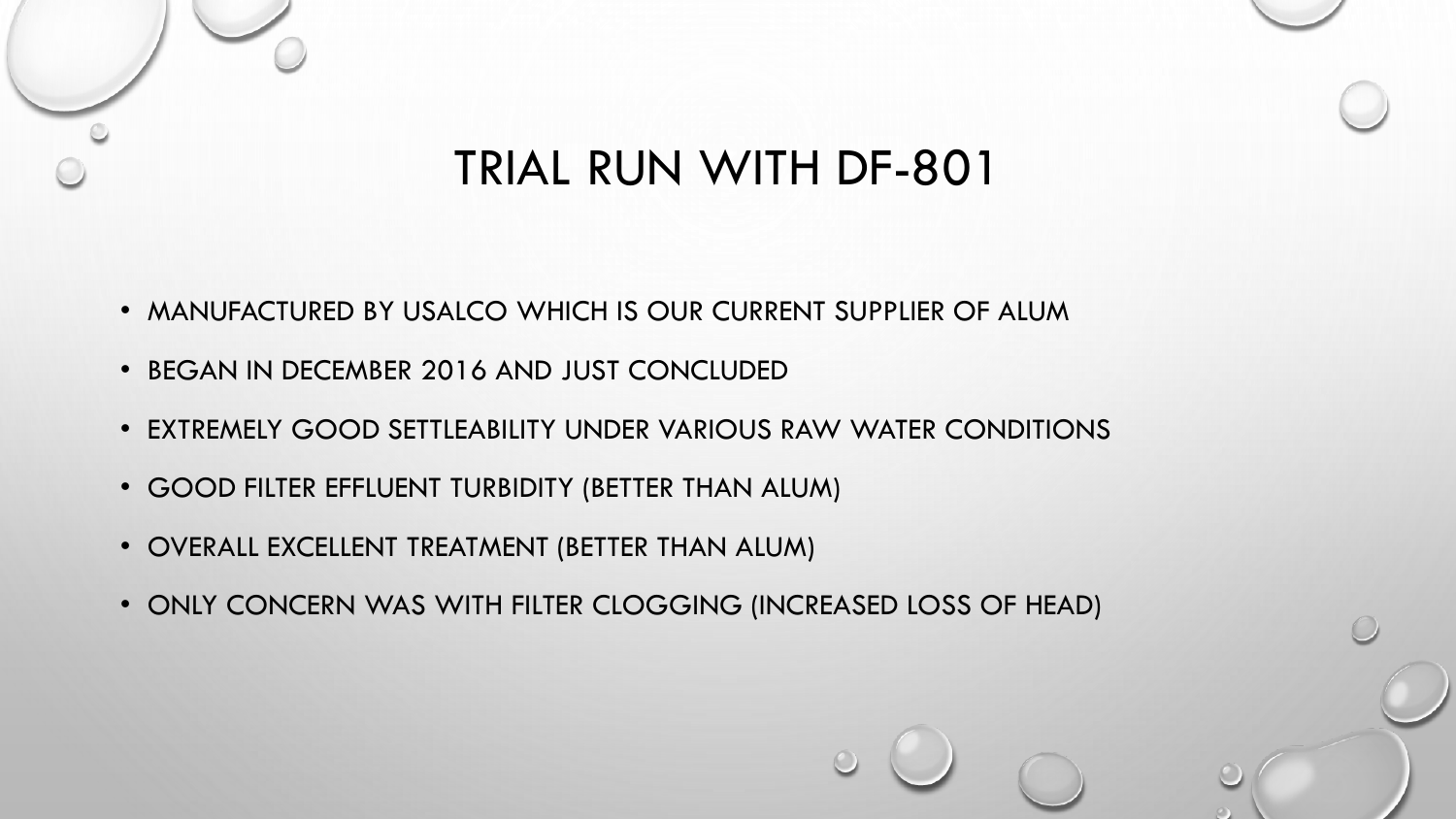### WHERE DO WE GO FROM HERE?

- WITH VARIOUS TYPES OF PACL OUT THERE, ANOTHER MIGHT BE BETTER SUITED FOR THIS SOURCE WATER
	- ONE THAT DOESN'T AFFECT THE FILTERS AS MUCH
	- DELPAC 2020 IS A POPULAR PRODUCT THAT MIGHT WORK BETTER OVERALL
		- NO POLYMER IN DELPAC 2020
		- MANY PLANTS USE THE PRODUCT WITH GREAT SUCCESS
		- IT PERFORMED BETTER THAN ALUM IN JAR TESTING

• NEED ACID ADDITION TO LOWER RAW PH ESPECIALLY DURING THE SUMMER MONTHS